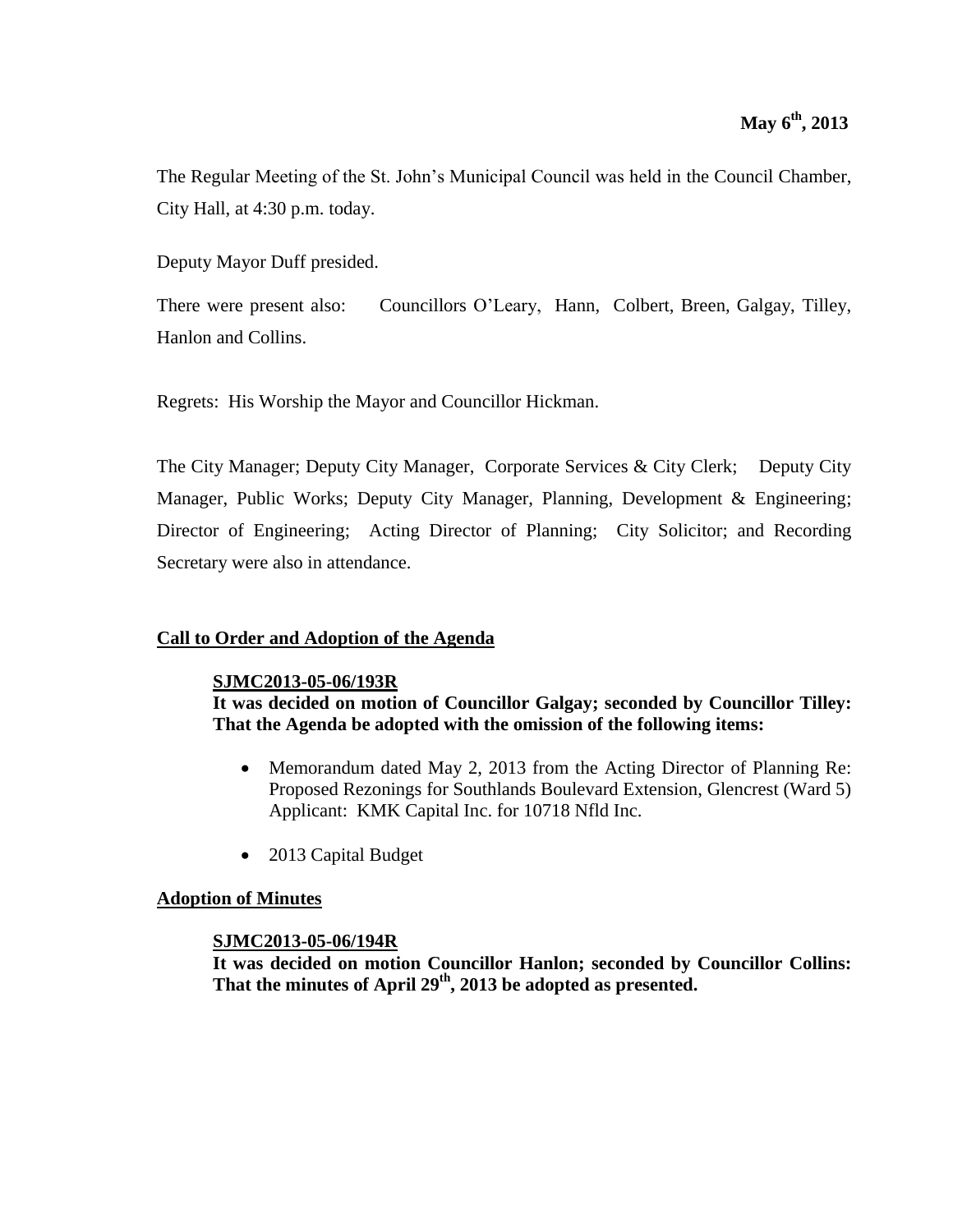### **Audited Financial Statements: St. John's Sports & Entertainment Ltd.**

Mr. Gerry Smith, Chairperson and Ms. Susan Gardner of SJSEL presented the audited financial statements for the year ended December 31, 2012. In 2012, SJSEL operated well within its operating grant of \$1,000,000 with revenues in excess of expenditures in the amount of \$704,657. Fiscal 2012 continued the trend of significant reductions in the annual City operating grant. The presentation of the 2012 audited statements completes both Mr. Smith's and Ms. Gardner's tenure as chair and board members of the SJSEL.

Members of Council commended Mr. Smith and Ms. Gardner for their exceptional work on the Board, particularly in their capacity as volunteers.

### **SJMC2013-05-06/195R**

**It was decided on motion Councillor Breen; seconded by Councillor Galgay: That SJSEL's audited financial statements for the year ended December 31, 2012 be adopted by Council.**

### **Parking Standards for Movie Theatres St. John's Development Regulations Amendment No. 566, 2013**

Under business arising, Council considered a memorandum dated May 2, 2013 from the Acting Director of Planning regarding the above noted.

### **SJMC2013-05-06/196R**

**It was decided on motion of Councillor Hann; seconded by Councillor Tilley: That the following Resolution for St. John's Development Regulations Amendment Number 566, 2013 be adopted, which will be referred to the Department of Municipal Affairs with a request for Provincial registration of the amendment.**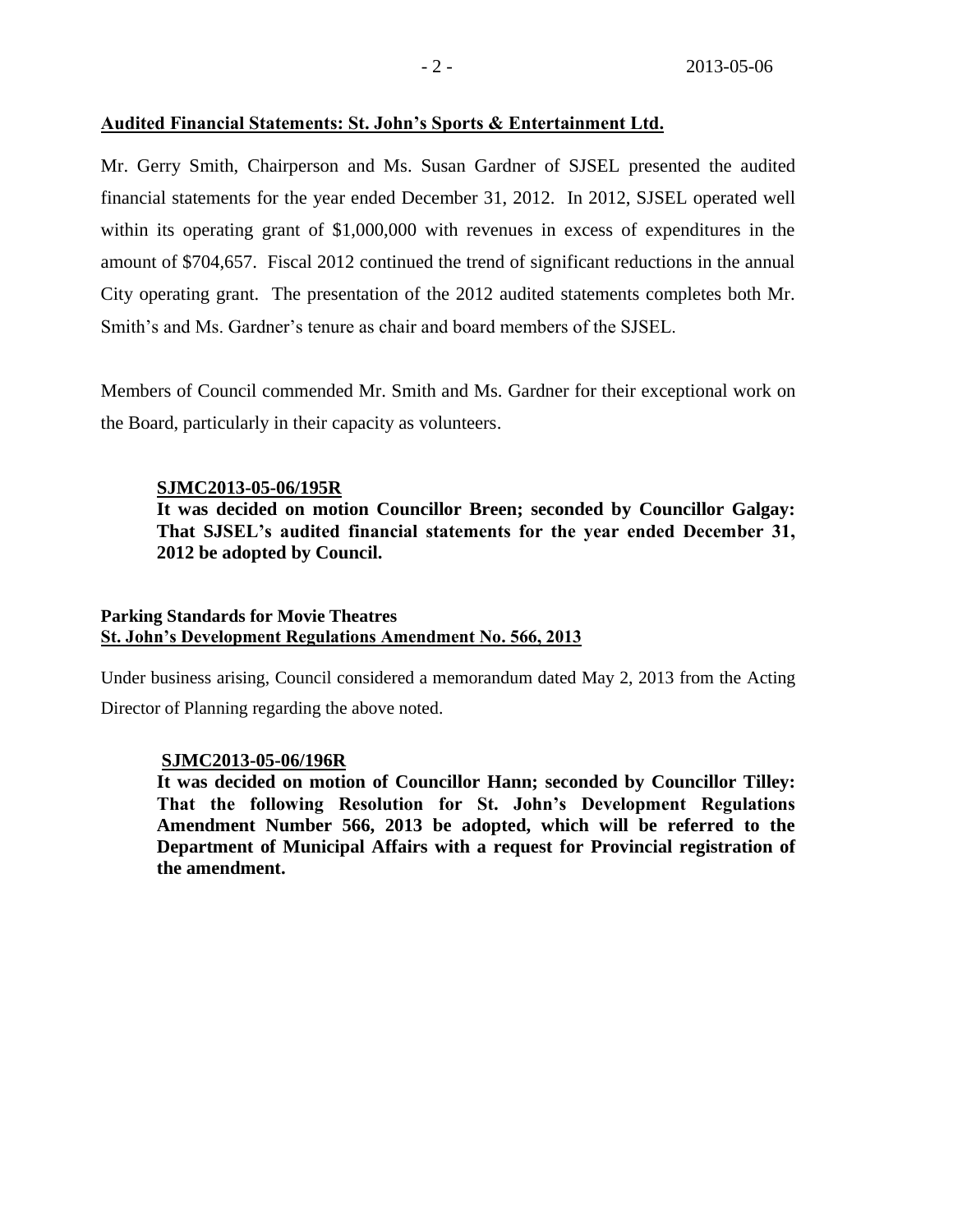### **RESOLUTION ST. JOHN'S DEVELOPMENT REGULATIONS AMENDMENT NUMBER 566, 2013**

**WHEREAS** the City of St. John's wishes to modify the St. John's Development Regulations regarding the off-street parking standard for Movie Theatres,

**BE IT THEREFORE RESOLVED** that the City of St. John's hereby adopts the following text amendment to the St. John's Development Regulations in accordance with the Urban and Rural Planning Act, 2000:

Amend Section 2 ("Definitions") by deleting the definition of a Place of Assembly and adding the following definition:

*"PLACE OF ASSEMBLY means land or buildings used as gathering places for substantial numbers of people and, without limiting the generality of the foregoing, includes auditoriums, convention centres, public and private halls, Movie Theatres, and similar gathering places."*

Amend Section 9.1.1 ("General Parking Requirements") by changing the parking standard that applies to a Place of Assembly to specifically exclude Movie Theatres as follows:

*"Place of Amusement or Place of Assembly or Auditorium (excluding a Movie Theatre): One parking space per 10 square metres of seating area, or 1 space per three (3) seats, whichever is the greater."*

Amend Section 9.1.1 ("General Parking Requirements") by deleting the standard for "Theatre" and adding the following standard: *"Movie Theatre: One parking space per 3.7 seats."*

**BE IT FURTHER RESOLVED** that the City of St. John's requests the Minister of Municipal Affairs to register the proposed amendment in accordance with the requirements of the Urban and Rural Planning Act, 2000.

**IN WITNESS THEREOF** the Seal of the City of St. John's has been hereunto affixed and this Resolution has been signed by the Mayor and the City Clerk on behalf of Council this 6 th day of May**, 2013.**

| I hereby certify that this Amendment has been prepared in<br>accordance with the Urban and Rural Planning Act, 2000. |
|----------------------------------------------------------------------------------------------------------------------|
|                                                                                                                      |
|                                                                                                                      |
|                                                                                                                      |
|                                                                                                                      |
| <b>MCIP</b>                                                                                                          |
|                                                                                                                      |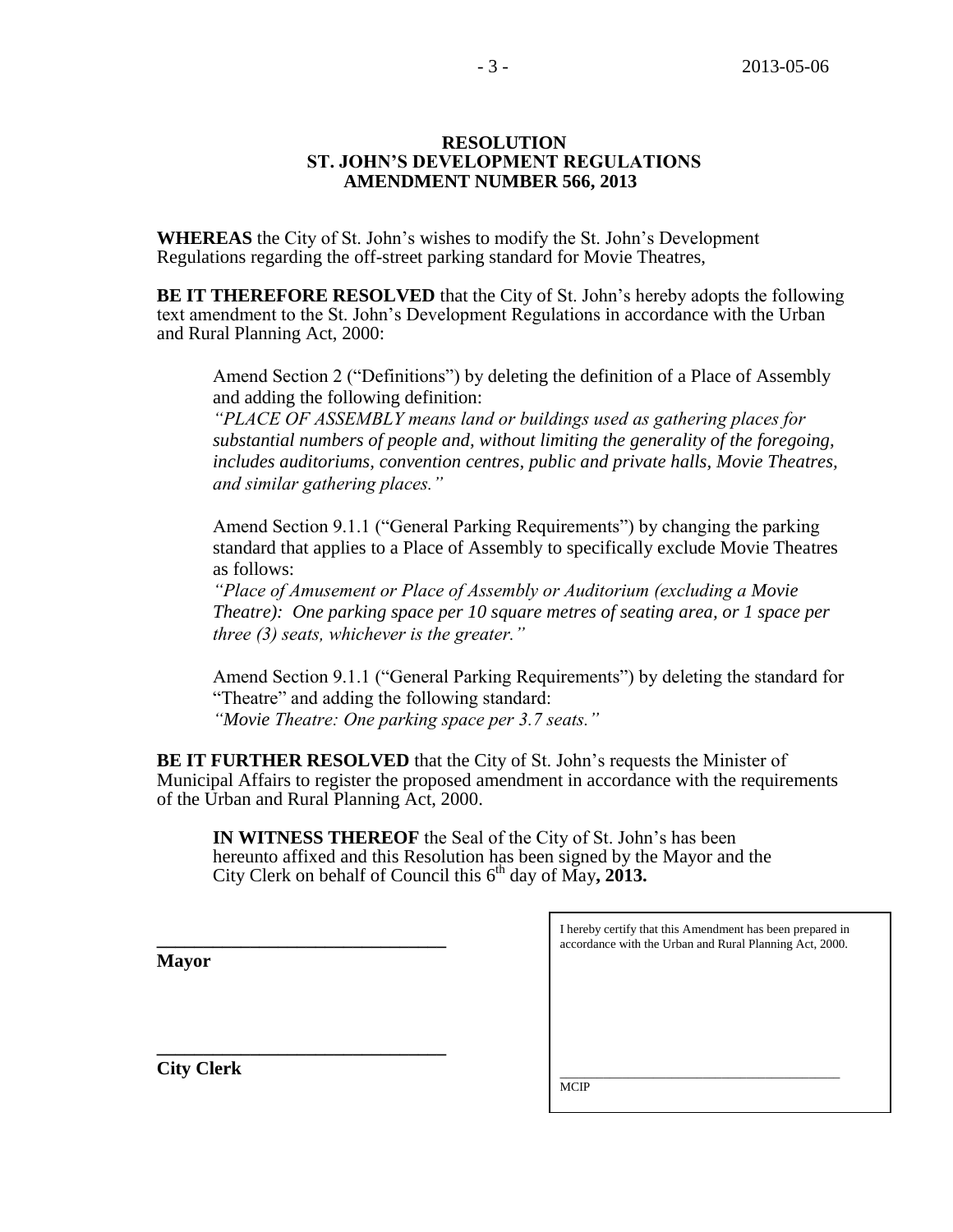### **Proposed Rezoning from CDA-Kenmount to RK Zone for Residential Use Kenmount Road (Ward 4) St. John's Development Regulations Amendment Number 573, 2013\_\_\_\_\_**

Under business arising, Council considered a memorandum dated May 2, 2013 from the Acting Director of Planning regarding the above noted.

# **SJMC2013-05-06/197R**

**It was moved by Councillor Hanlon; seconded by Councillor Breen: That the following Resolution be adopted, which will be referred to the Department of Municipal Affairs for Provincial registration of the amendment:**

# **RESOLUTION ST. JOHN'S DEVELOPMENT REGULATIONS AMENDMENT NUMBER 573, 2013**

**WHEREAS** the City of St. John's wishes to accommodate residential development above the 190 metre elevation along Tigress Street in Kenmount Terrace,

**BE IT THEREFORE RESOLVED** that the City of St. John's hereby adopts the following map amendment to the St. John's Development Regulations, in accordance with the Urban and Rural Planning Act:

**Rezone land along Tigress Street (Kenmount Terrace) from the Comprehensive Development Area -Kenmount (CDA – Kenmount) Zone to the Residential Kenmount (RK) Zone as shown on Map Z-1A attached.**

**BE IT FURTHER RESOLVED** that the City of St. John's requests the Minister of Municipal Affairs to register the proposed amendment in accordance with the requirements of the Urban and Rural Planning Act, 2000.

**IN WITNESS THEREOF** the Seal of the City of St. John's has been hereunto affixed and this Resolution has been signed by the Mayor and the City Clerk on behalf of Council this

 $6<sup>th</sup>$  day of May, 2013.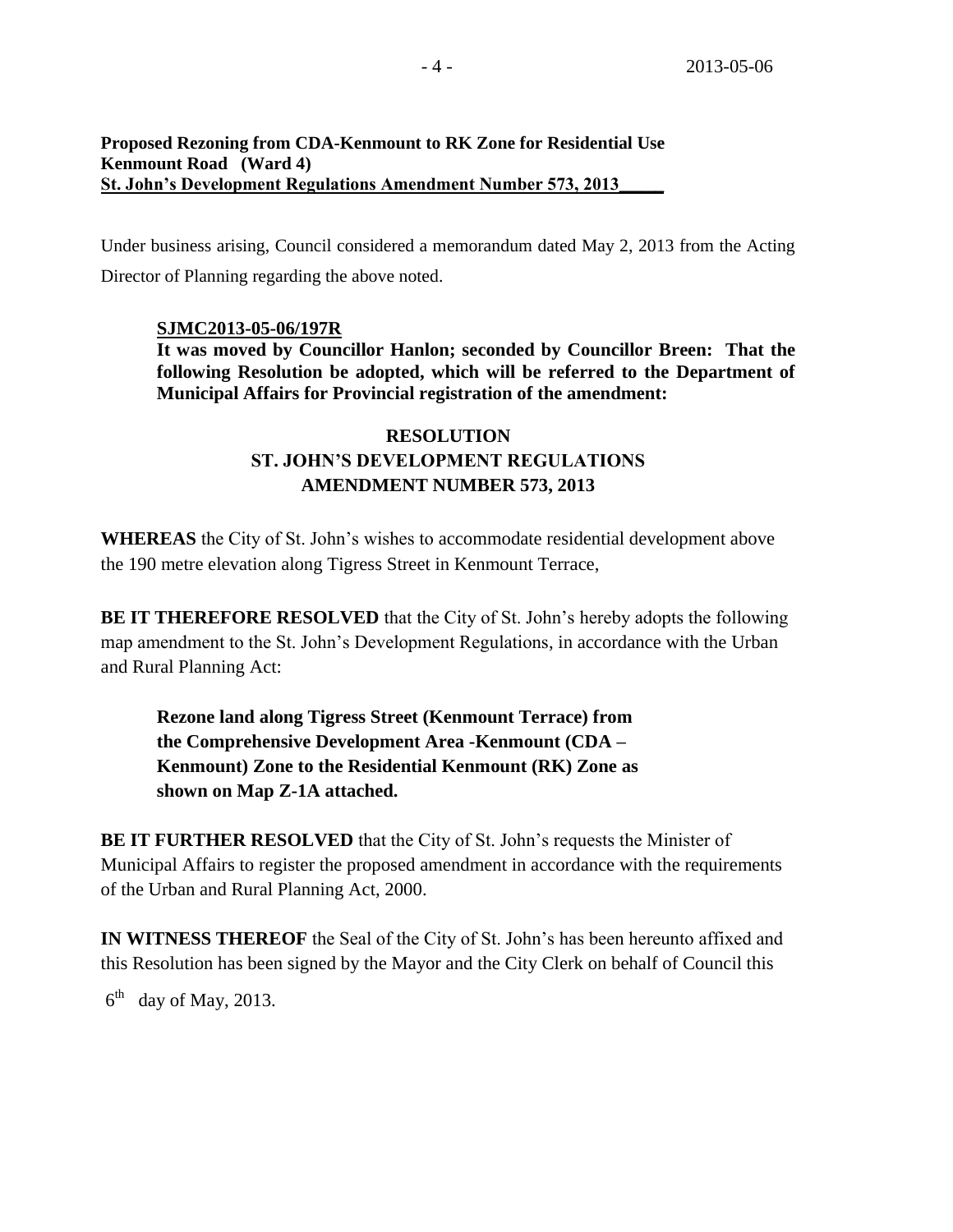| <b>Mayor</b>                                                                                                                                                                                                                                                                              | I hereby certify that this Amendment has been prepared in<br>accordance with the Urban and Rural Planning Act, 2000.                                                                                                                   |
|-------------------------------------------------------------------------------------------------------------------------------------------------------------------------------------------------------------------------------------------------------------------------------------------|----------------------------------------------------------------------------------------------------------------------------------------------------------------------------------------------------------------------------------------|
| <b>City Clerk</b>                                                                                                                                                                                                                                                                         | <b>MCIP</b>                                                                                                                                                                                                                            |
| <b>Provincial Registration</b>                                                                                                                                                                                                                                                            |                                                                                                                                                                                                                                        |
| <b>RK</b>                                                                                                                                                                                                                                                                                 | R<br>о<br>LADYSMITH DRIVE<br>TIGRESS STREET<br>RK                                                                                                                                                                                      |
| <b>CDA-KENMOUNT</b>                                                                                                                                                                                                                                                                       | <b>RK</b>                                                                                                                                                                                                                              |
| R<br>w                                                                                                                                                                                                                                                                                    | СN<br><b>RK</b><br>CN                                                                                                                                                                                                                  |
| <b>CITY OF ST. JOHN'S</b><br><b>DEVELOPMENT REGULATIONS</b><br><b>Amendment No. 573, 2013</b><br>[Map $Z-1A$ ]<br>AREA PROPOSED TO BE REZONED FROM<br><b>COMPREHENSIVE DEVELOPMENT AREA -</b><br>KENMOUNT ROAD (CDA-KENMOUNT) LAND USE ZONE<br>TO RESIDENTIAL KENMOUNT (RK) LAND USE ZONE | 2013 05 02 SCALE: 1:5000<br>CITY OF ST. JOHN'S<br>DEPARTMENT OF PLANNING,<br><b>DEVELOPMENT &amp; ENGINEERING</b><br>I hereby certify that this amendment<br>has been prepared in accordance with the<br>Urban and Rural Planning Act. |
| <b>ligress Street - Kenmount Terrace Development</b>                                                                                                                                                                                                                                      | M.C.I.P. signature and seal                                                                                                                                                                                                            |
| <b>Mayor</b>                                                                                                                                                                                                                                                                              |                                                                                                                                                                                                                                        |
| <b>City Clerk</b>                                                                                                                                                                                                                                                                         |                                                                                                                                                                                                                                        |
| <b>Council Adoption</b>                                                                                                                                                                                                                                                                   | <b>Provincial Registration</b>                                                                                                                                                                                                         |

**\_\_\_\_\_\_\_\_\_\_\_\_\_\_\_\_\_\_\_\_\_\_\_\_\_\_\_\_\_\_**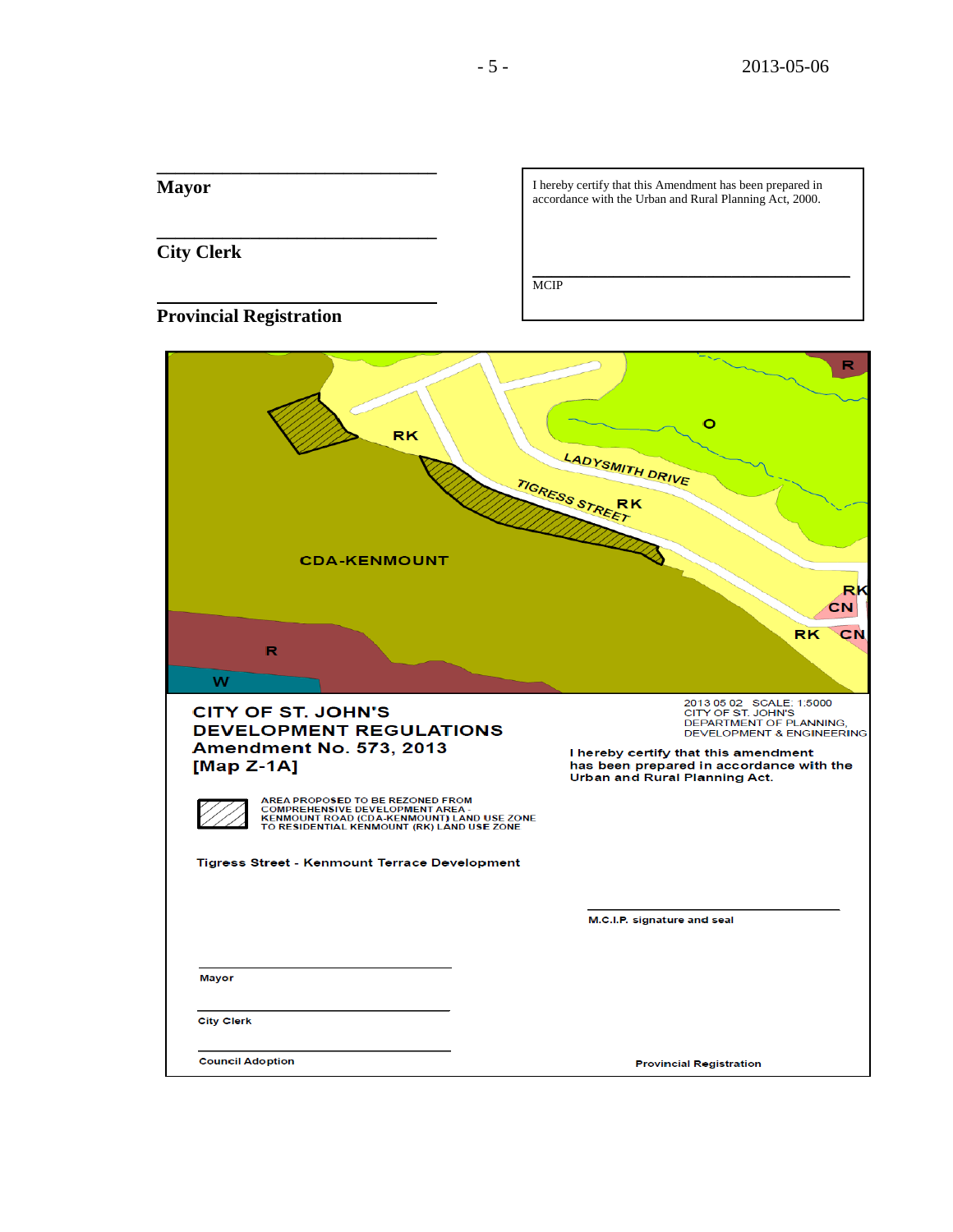Councillor O'Leary questioned the status of plans for open space development for this area. Councillor Hann advised that at present there is some negotiation ongoing for land acquisition. Once that is resolved, the Parks Division will start work on the development of a concept plan for a park which will include trail development that will interconnect neighbourhoods.

# **The motion being put was unanimously carried.**

### **Proposed Rezoning from CDA-Kenmount to Industrial General (IG) and Commercial Highway (CH) Zone, Kenmount Road (Ward 4) St. John's Development Regulations Amendment Number 574, 2013**

Under business arising, Council considered a memorandum dated May 2, 2013 from the Acting Director of Planning.

# **SJMC2013-05-06/198R**

**It was decided on motion of Councillor Hanlon; seconded by Councillor Hann: That the following Resolution for St. John's Development Regulations Amendment Number 574, 2013 be adopted, which will be referred to the Department of Municipal Affairs with a request for provincial registration of the amendment.**

# **RESOLUTION ST. JOHN'S DEVELOPMENT REGULATIONS AMENDMENT NUMBER 574, 2013**

**WHEREAS** the City of St. John's wishes to accommodate an industrial commercial subdivision along Kenmount Road,

**BE IT THEREFORE RESOLVED** that the City of St. John's hereby adopts the following map amendment to the St. John's Development Regulations, in accordance with the Urban and Rural Planning Act:

**Rezone land along Kenmount Road from the Comprehensive Development Area -Kenmount (CDA – Kenmount) Zone to the Industrial General (IG) Zone and the Commercial Highway (CH) Zone as shown on Map Z-1A attached.**

**BE IT FURTHER RESOLVED** that the City of St. John's requests the Minister of Municipal Affairs to register the proposed amendment in accordance with the requirements of the Urban and Rural Planning Act, 2000.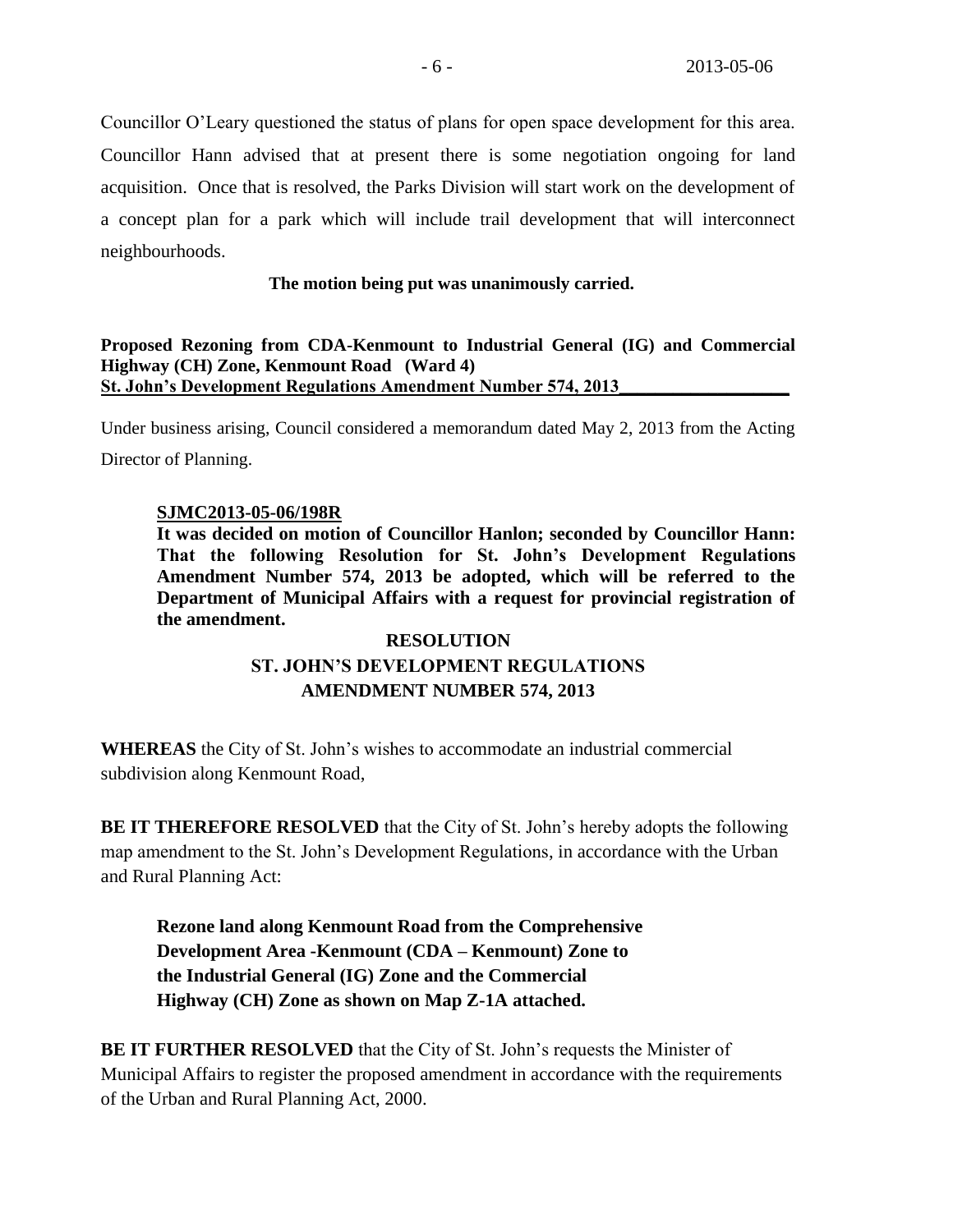**IN WITNESS THEREOF** the Seal of the City of St. John's has been hereunto affixed and this Resolution has been signed by the Mayor and the City Clerk on behalf of Council this

6th day of May, 2013.

**\_\_\_\_\_\_\_\_\_\_\_\_\_\_\_\_\_\_\_\_\_\_\_\_\_\_\_\_\_\_**

**\_\_\_\_\_\_\_\_\_\_\_\_\_\_\_\_\_\_\_\_\_\_\_\_\_\_\_\_\_\_** 

**Mayor**

I hereby certify that this Amendment has been prepared in accordance with the Urban and Rural Planning Act, 2000.  $\mathcal{L}_\text{max}$  and  $\mathcal{L}_\text{max}$  and  $\mathcal{L}_\text{max}$  and  $\mathcal{L}_\text{max}$  and  $\mathcal{L}_\text{max}$ MCIP

**City Clerk**

# **ProvincialRegistration**

| w<br>R<br>сı<br><b>KENMOUNTRD.</b>                                                                                                                                                                                                                                                                                                                                                                                                                                                                                                        | RK<br>СN<br>RK<br><b>CDA-KENMOUNT</b><br>cн<br>DA-KENMOUNT                                                                                                                                                                                                             |
|-------------------------------------------------------------------------------------------------------------------------------------------------------------------------------------------------------------------------------------------------------------------------------------------------------------------------------------------------------------------------------------------------------------------------------------------------------------------------------------------------------------------------------------------|------------------------------------------------------------------------------------------------------------------------------------------------------------------------------------------------------------------------------------------------------------------------|
| <b>CITY OF ST. JOHN'S</b><br><b>DEVELOPMENT REGULATIONS</b><br><b>Amendment No. 574, 2013</b><br>[Map $Z-1A$ ]<br>AREA PROPOSED TO BE REZONED FROM<br><b>COMPREHENSIVE DEVELOPMENT AREA -</b><br>KENMOUNT ROAD (CDA-KENMOUNT) LAND USE ZONE<br>TO INDUSTRIAL GENERAL (IG) LAND USE ZONE<br>AREA PROPOSED TO BE REZONED FROM<br><b>COMPREHENSIVE DEVELOPMENT AREA -</b><br>KENMOUNT ROAD (CDA-KENMOUNT) LAND USE ZONE<br>TO COMMERCIAL HIGHWAY (CH) LAND USE ZONE<br><b>Kenmount Road Industrial Development</b><br><b>Berjon Holdings</b> | 2013 05 02 SCALE: 1:10000<br>CITY OF ST. JOHN'S<br>DEPARTMENT OF PLANNING,<br><b>DEVELOPMENT &amp; ENGINEERING</b><br>I hereby certify that this amendment<br>has been prepared in accordance with the<br>Urban and Rural Planning Act.<br>M.C.I.P. signature and seal |
| <b>Mayor</b><br><b>City Clerk</b>                                                                                                                                                                                                                                                                                                                                                                                                                                                                                                         |                                                                                                                                                                                                                                                                        |
| <b>Council Adoption</b>                                                                                                                                                                                                                                                                                                                                                                                                                                                                                                                   | <b>Provincial Registration</b>                                                                                                                                                                                                                                         |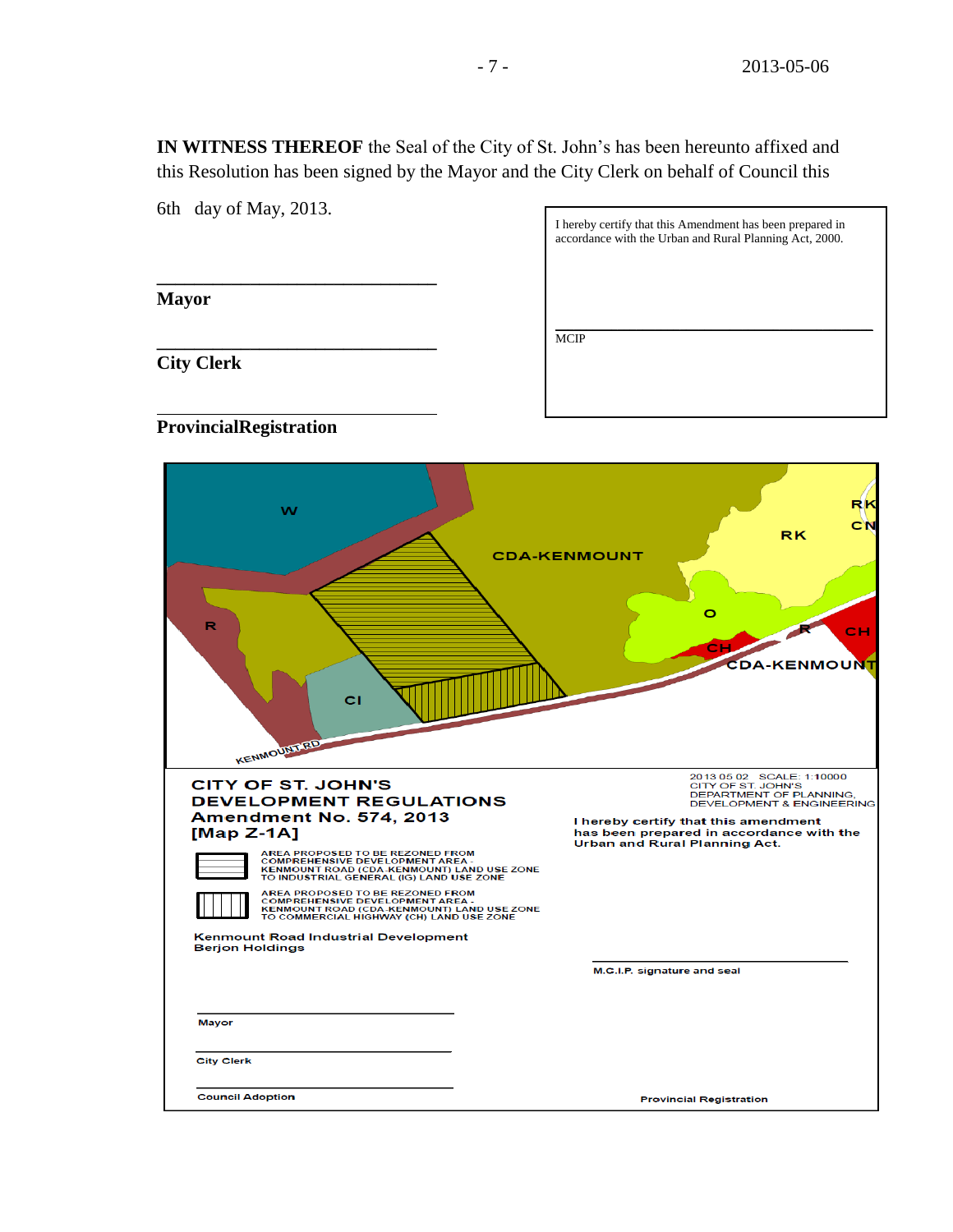# **Notices Published**

**1. A Discretionary Use Application** has been submitted by TW Fitness Inc. to establish and operate a personal training facility. The proposed business will occupy 90 m² of space on the first floor of **Civic No. 44 Crosbie Road** and will employ a staff of three. Hours of business will be 6 a.m. to 10 p.m., Monday to Saturday, by appointment only. Parking for the subject business can be accommodated on site. **(Ward 4)**

### **One (1) submission of support**

# **SJMC2013-05-06/199R**

**It was decided on motion of Councillor Hanlon; seconded by Councillor Tilley: That the application be approved subject to all applicable City requirements.**

# Mayor's Advisory Committee Report on Status of Persons with Disabilities dated April  $24<sup>th</sup>$ , 2013 **24th, 2013\_\_\_\_\_\_\_\_\_\_\_\_\_\_\_\_\_\_\_\_\_\_\_\_\_\_\_\_\_\_\_\_\_\_\_\_\_\_\_\_\_\_\_\_\_\_\_\_\_\_\_\_\_\_\_\_\_\_\_\_\_\_\_\_\_\_\_\_**

Council considered the following Mayor's Advisory Committee Report on the Status of Persons with Disabilities dated April 24, 2013:

Attendees: Kelly White, Co-Chairperson Pauline Crann, Co-Chairperson Andrea Boundridge, NL Association for the Deaf Sandra Yetman, ILRC Robert Young, Canadian Hard of Hearing Association Max Jacobs, CHANNAL Nick Mercer, Next Up Representative Chris Dedde, Autism Society of NL Tara Nanayakkara, Canadian Council of the Blind Kim Larouche, At-Large Representative Philip Strong, CNIB Councillor Sheilagh O'Leary Councillor Tom Hann Susan Ralph, Accessible Transit Coordinator Trisha Rose, Program Coordinator (Inclusive Services) Gord Tucker, Manager of Property Management Karen Chafe, Recording Secretary

### **Report:**

# 1. **Proposed Locations for Audible Pedestrian Signals**

On April 24, 2013, the Audible Pedestrian Signals Sub-Committee was held and the following recommendation was put forth which was later endorsed by the Mayor's Advisory Committee on the Status of Persons with Disabilities via e-mail poll: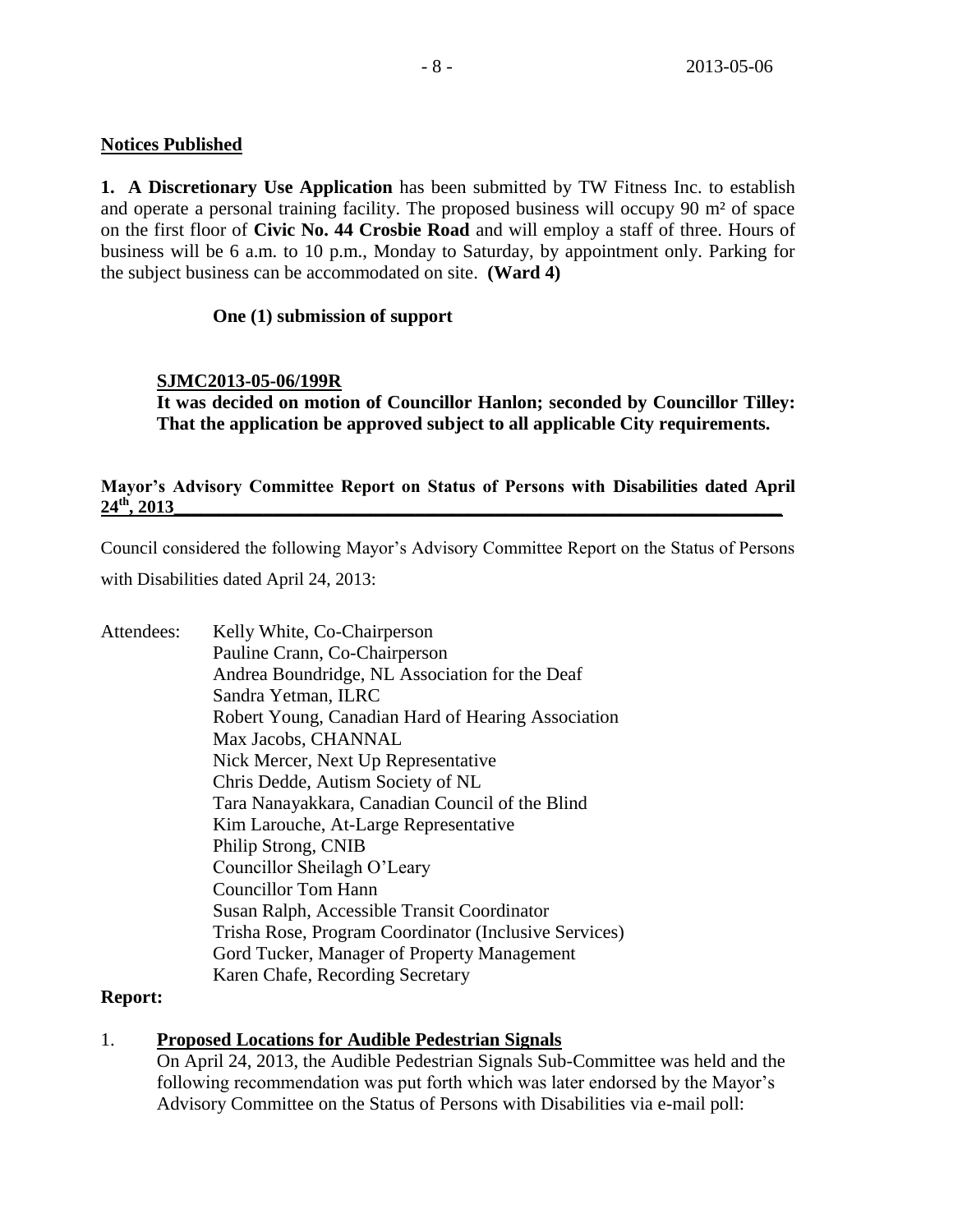**That the \$50,000 budget allocation already approved by Council for audible pedestrian signals be used at the following two intersections:**

- **Priority # 1: Westerland Road @ Prince Phillip Parkway**
- **Priority # 2: Columbus Drive @ Topsail Road**

Phillip Strong, representing the Canadian National Institute for the Blind and Tara Nanayakkara, representing the Canadian Council of the Blind, (both of whom represent the Mayor's Advisory Committee) were present during the meeting and agreed on the locations selected. The two areas selected have heavy vehicular and pedestrian traffic most of which is generated by the nearby educational institutions and shopping centers. The Sub-Committee will continue to consult with the City's Department of Engineering about future locations for installation of APS devices as funding permits.

Kelly White and Pauline Crann Co-Chairpersons

### **SJMC2013-05-06/200R**

### **It was decided on motion of Councillor O'Leary; seconded by Councillor Tilley: That the Committee's recommendation be approved.**

Councillor Colbert requested the status of the issue regarding blue zones.

#### **Building Permits List**

#### **SJMC2013-05-06/201R**

**It was decided on motion of Councillor O'Leary; seconded by Councillor Hann: That the recommendation of the Deputy City Manager, Planning, Development & Engineering be approved with respect to the following building permits:**

# **Building Permits List Council's April 29, 2013 Regular Meeting**

Permits Issued: 2013/04/18 To 2013/04/24

#### **Class: Commercial**

| 116 Duckworth St-Outcast Gamin | Co                 | Retail Store    |
|--------------------------------|--------------------|-----------------|
| 150 Kenmount Rd                | Co                 | Club            |
| 5 Lewisporte Pl                | $\mathbb{C} \circ$ | Service Shop    |
| 681 Topsail Rd -Island Frozen  | Co                 | Retail Store    |
| 50 Kelsey Dr                   | Nc.                | Fence           |
| 31 Airport Rd                  | Sn                 | Service Shop    |
| 217 Lemarchant Rd              | Sn                 | Office          |
| 11 Major's Path                | Sn                 | Service Station |
| 35 Campbell Ave                | Rn                 | Pharmacy        |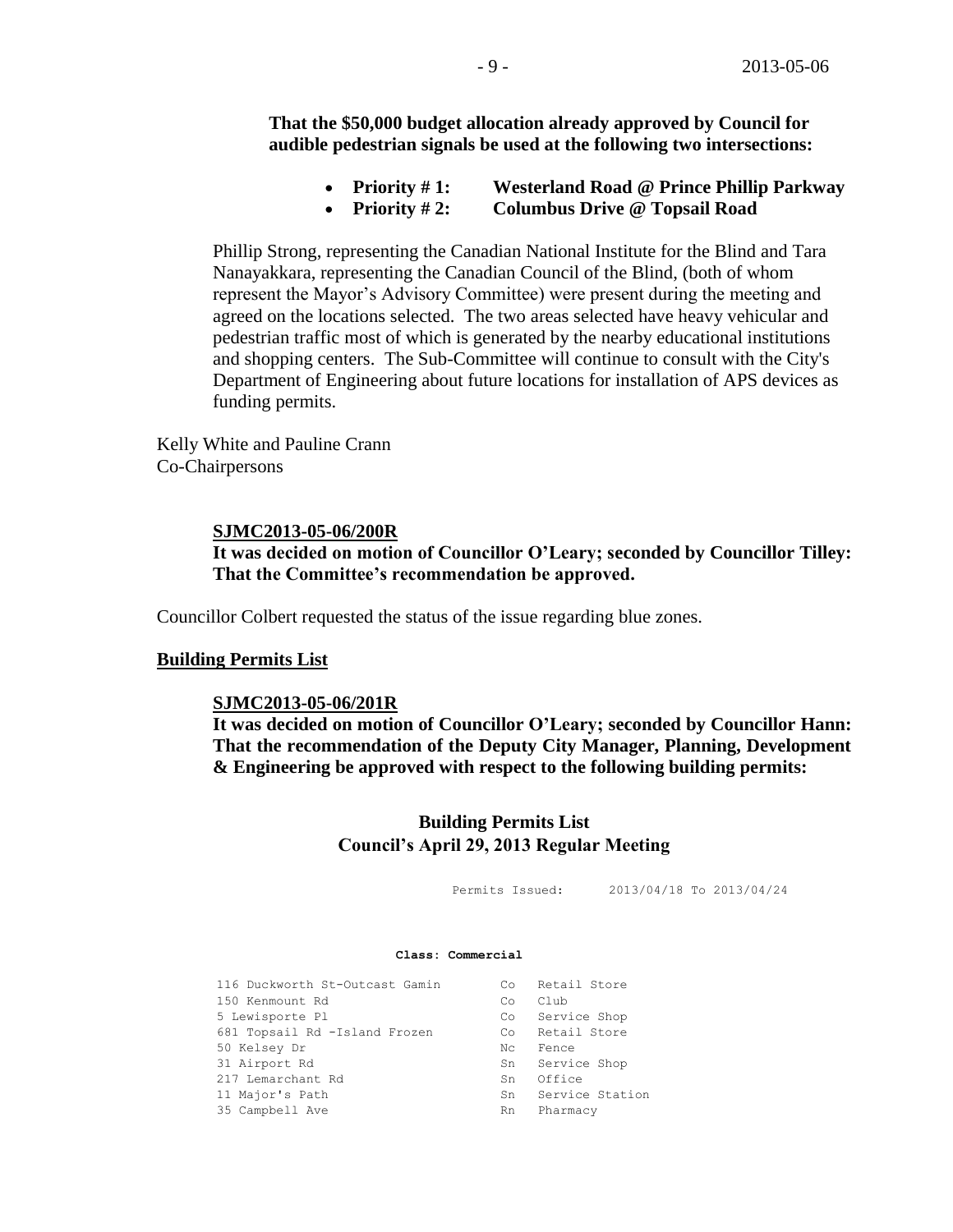| 93 Torbay Rd-Dance Studio | Sw Commercial School |
|---------------------------|----------------------|
| 22-24 Blackmarsh Rd       | Ex Parking Lot       |
| 93 Torbay Rd-Dance Studio | Cr Commercial School |
| 145 Kelsey Dr, Lot $#$ 3  | No Office            |
|                           |                      |

This Week \$ 2,732,800.00

**Class: Industrial**

This Week \$ .00

**Class: Government/Institutional**

This Week \$ .00

#### **Class: Residential**

| 38 Outer Battery Rd       | Nс  | Accessory Building        |
|---------------------------|-----|---------------------------|
| 11 Capulet St Lot 212     | Nс  | Single Detached Dwelling  |
| 33 Cappahayden St, Lot 23 | Nс  | Single Detached Dwelling  |
| 18 Chafe Ave              | Nc. | Fence                     |
| 57 Chafe Ave              | Nс  | Accessory Building        |
| 172 Cheeseman Dr, Lot 175 | Nс  | Accessory Building        |
| 43 Country Grove Pl       | Nс  | Accessory Building        |
| 43 Country Grove Pl       | Nc. | Fence                     |
| 11 Della Dr               | Nc  | Accessory Building        |
| 17 Durham Pl              | Nc. | Fence                     |
| 80 Eastbourne Cres        | Nc. | Patio Deck                |
| 9 Eastmeadows Pl          | Νc  | Single Detached Dwelling  |
| 140 Forest Rd             | Nс  | Accessory Building        |
| 4 Gibbons Pl, Lot 21      | Νc  | Single Detached & Sub.Apt |
| 36 Glenlonan St           | Nс  | Accessory Building        |
| 7 Keats Pl                | Nс  | Fence                     |
| 18 Kenai Cres, Lot 185    | Νc  | Single Detached Dwelling  |
| 62 Kenai Cres             | Nс  | Accessory Building        |
| 33 Kenai Cres             | Nс  | Accessory Building        |
| 114 Ladysmith Dr, Lot 219 | Nс  | Single Detached & Sub.Apt |
| 8 Eastmeadows Place       | Nc. | Single Detached Dwelling  |
| 97 Pennywell Rd           | Nc. | Patio Deck                |
| 40 Oueen's Rd             | Nc. | Fence                     |
| 1 Rankin St               | Nc. | Single Detached & Sub.Apt |
| 83 Rotary Dr              | Nc. | Accessory Building        |
| 108 St. Clare Ave         | Nc. | Fence                     |
| 61 Sunset St              | Νc  | Accessory Building        |
| 17 Tigress St, Lot 628    | Νc  | Single Detached & Sub.Apt |
| 19 Tigress St, Lot 627    | Νc  | Single Detached & Sub.Apt |
| 21 Tigress St, Lot 626    | Nс  | Single Detached & Sub.Apt |
| 25 Tigress St, Lot 624    | Nс  | Single Detached Dwelling  |
| 26 Sitka St, Lot 279      | Nс  | Single Detached & Sub.Apt |
| 126 Waterford Bridge Rd   | Nс  | Accessory Building        |
| 99 Winslow St             | Nс  | Patio Deck                |
| 47 Boyle St               | Co  | Single Detached Dwelling  |
| 18 Glenlonan St           | Co  | Single Detached & Sub.Apt |
| 66 Penney Cres            | Ex. | Single Detached Dwelling  |
| 1- 7 Algerine Place       | Rn  | Townhousing               |
| 1-10 Eagle Court          | Rn  | Townhousing               |
| 14 Kenai Cres, Lot 183    | Rn  | Single Detached Dwelling  |
| 15 Oberon St              | Rn  | Single Detached Dwelling  |
| 45 Pearson St             | Rn  | Single Detached Dwelling  |
| 30 Sequoia Dr             | Rn  | Single Detached Dwelling  |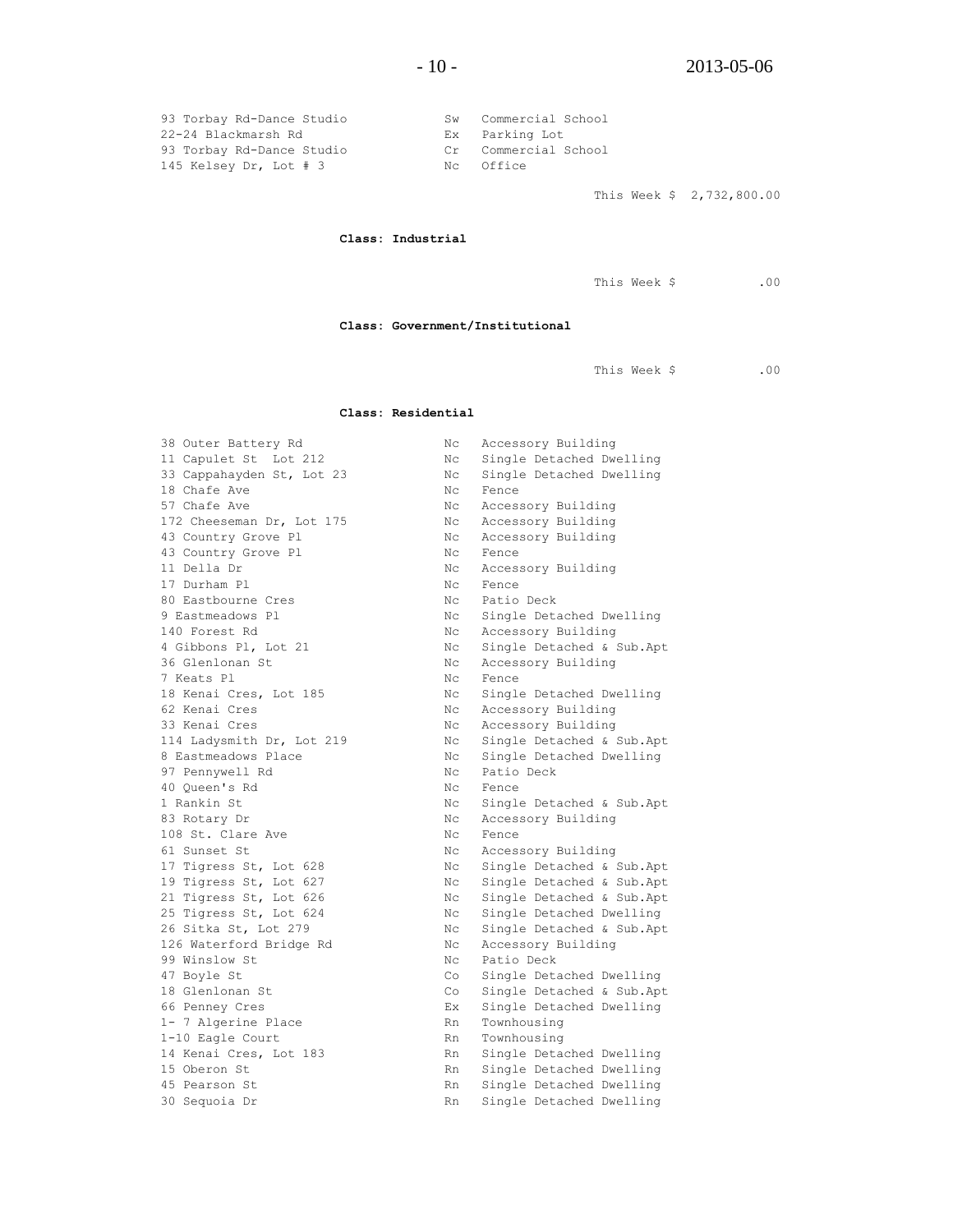90 Oxen Pond Rd Sw Single Detached & Sub.Apt This Week \$ 2,620,736.00 **Class: Demolition** This Week \$ .00 This Week's Total: \$ 5,353,536.00 Repair Permits Issued: 2013/04/18 To 2013/04/24 \$ 119,050.00 130 Freshwater Road Garage Extension Rejected Due To Section 10.5.3(6)Of The City Of St. John's Development Regulations.

#### Legend

| Co Change Of Occupancy  | Sn Sign                 |
|-------------------------|-------------------------|
| Cr Chng Of Occ/Renovtns | Ms Mobile Sign          |
| Ex Extension            | Cc Chimney Construction |
| Nc Wew Construction     | Cd Chimney Demolition   |
| Oc Occupant Change      | Dv Development File     |
| Rn Renovations          | Ws Woodstove            |
| Sw Site Work            | Dm Demolition           |
| Ti Tenant Improvements  |                         |
|                         |                         |

| Year To Date Comparisons                  |                  |                 |                      |  |  |
|-------------------------------------------|------------------|-----------------|----------------------|--|--|
| April 29, 2013                            |                  |                 |                      |  |  |
|                                           |                  |                 |                      |  |  |
| Type                                      | 2012             | 2013            | $%$ Variance $(+/-)$ |  |  |
| Commercial                                | \$115,600,600.00 | \$40,500,500.00 | $-65$                |  |  |
| Industrial                                | \$3,600,100.00   | \$28,000.00     | $-99$                |  |  |
| Government/Institutional                  | \$11,100,200.00  | \$7,100,100.00  | $-36$                |  |  |
| Residential                               | \$44,400,100.00  | \$31,600,700.00 | $-29$                |  |  |
| Repairs                                   | \$1,000,000.00   | \$800,700.00    | $-20$                |  |  |
| Housing Units (1 & 2 Family<br>Dwellings) | 142              | 99              |                      |  |  |
| Total                                     | \$175,701,000.00 | \$80,030,000.00 | $-54$                |  |  |

Respectfully Submitted,

David Blackmore, R.P.A.

Deputy City Manager – Planning, Development & Engineering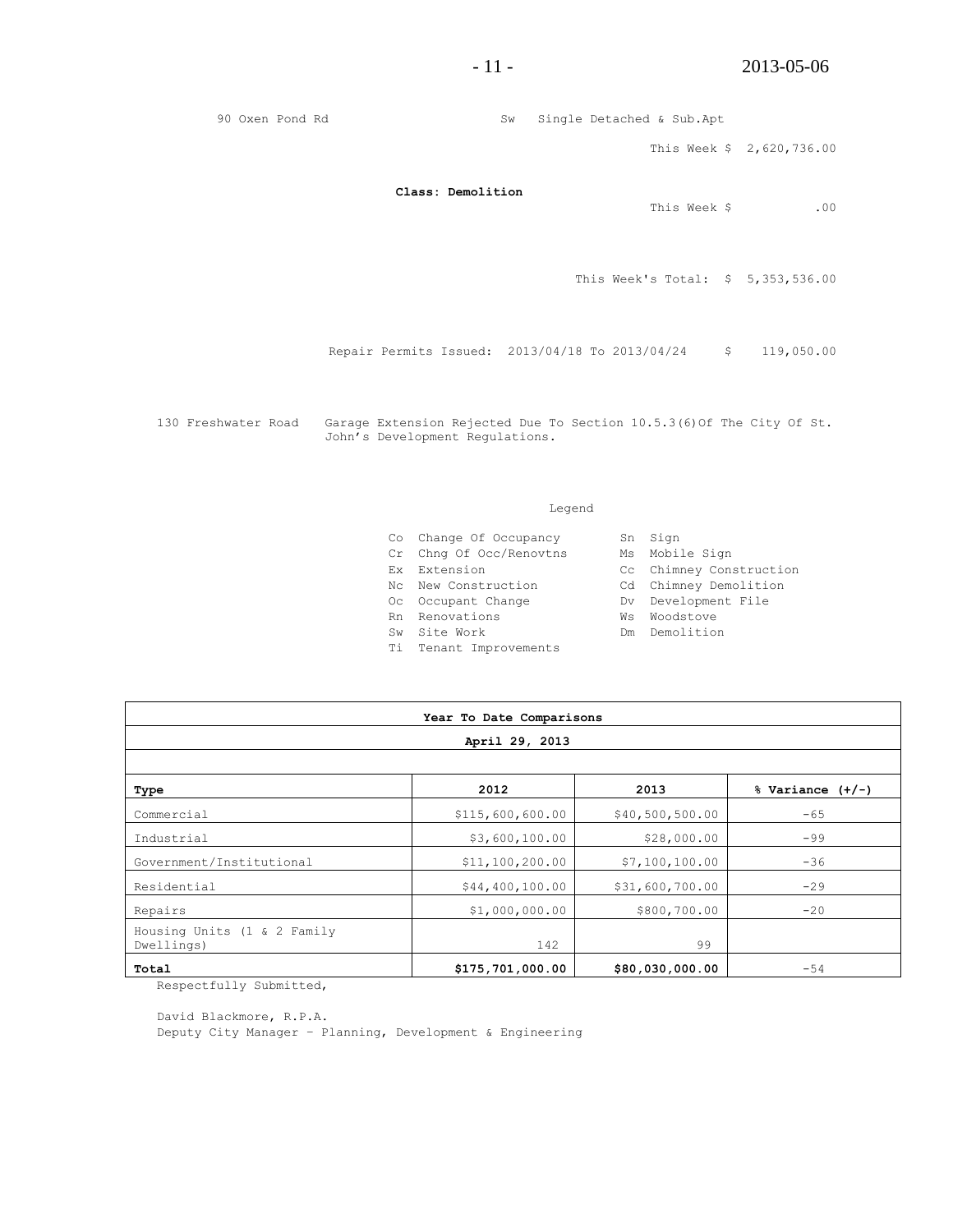### **Payrolls and Accounts**

### **SJMC2013-05-06/202R**

**It was decided on motion of Councillor Hann; seconded by Councillor Tilley: That the following Payrolls and Accounts for the week ending May 2, 2013 be approved:**

> **Weekly Payment Vouchers For The Week Ending May 2, 2013**

| <b>Payroll</b>          |                  |
|-------------------------|------------------|
| <b>Public Works</b>     | 343,680.90<br>\$ |
| <b>Bi-Weekly Casual</b> | \$<br>17,113.30  |
| <b>Accounts Payable</b> | \$3,940,713.39   |
| <b>Total:</b>           | \$4,301,507.59   |

# **Tenders**

- a. Tender Water Tanker (St. John's Regional Fire Department)
- b. Tender 2013 Asphalt Crack Sealing Program

# **SJMC2013-05-06/203R**

**It was decided on motion of Councillor Breen; seconded by Councillor O'Leary: That the recommendation of the Deputy City Manager, Corporate Services & City Clerk and the Director of Engineering be approved and the tenders awarded as follows:**

- **a. Metalfab Limited @ \$192,000.00, taxes extra**
- **b. Crown Contracting Inc. @ \$160,290.50**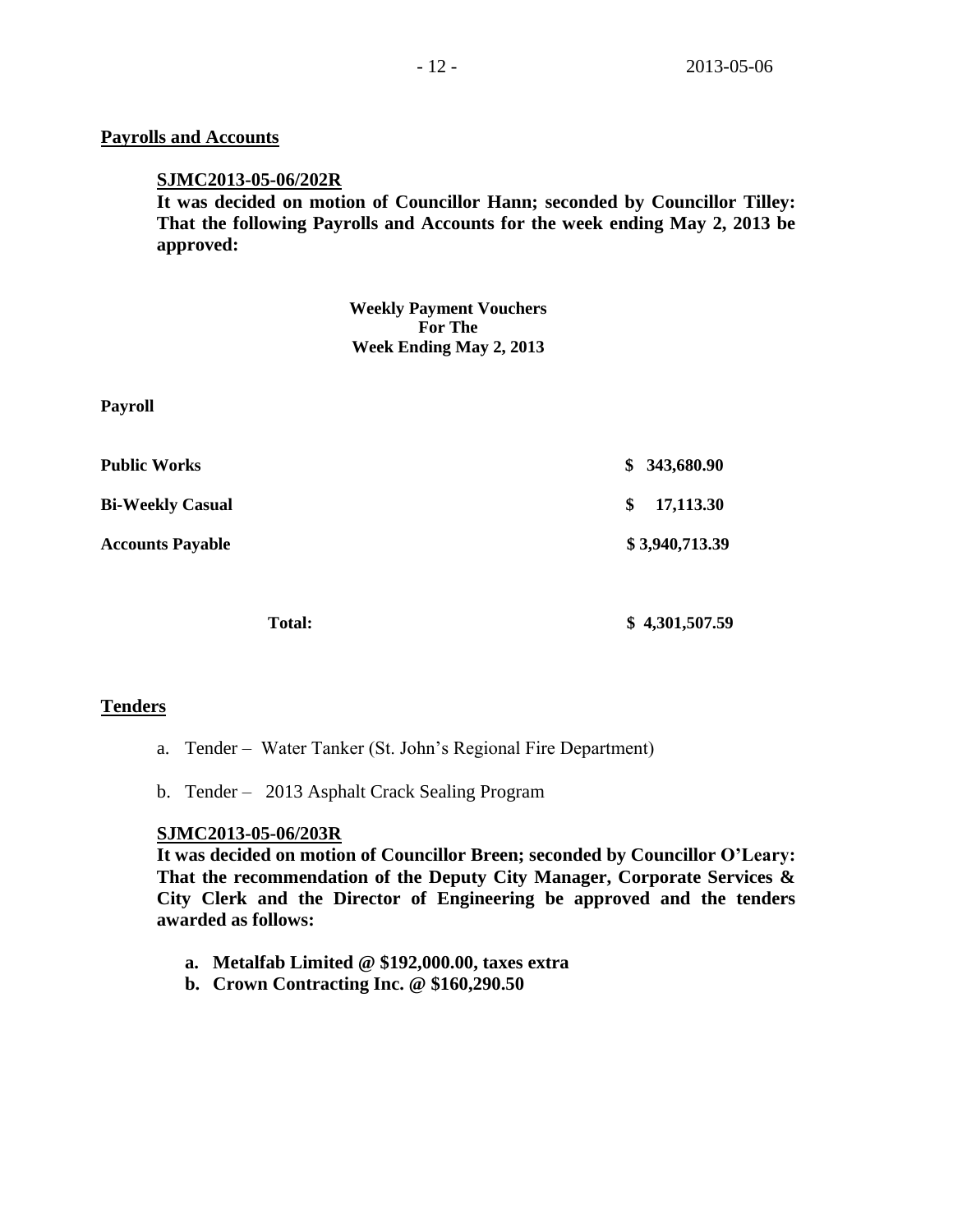### **Quidi Vidi Village Oral History and Folklore Project**

Council considered as information a memorandum dated May 2, 2013 from Deputy Mayor Shannie Duff regarding a public meeting to be held on May 8, 2013 at the Quidi Vidi Village Plantation to launch the Quidi Vidi Village Oral History and Folklore Project being undertaken in cooperation with the Heritage Foundation of NL, Memorial University's Department of Folklore and the City of St. John's in cooperation with the Quidi Vidi Village Foundation.

### **Travel by Councillor Hanlon**

### **SJMC2013-05-06/204R**

**It was decided on motion of Councillor Tilley; seconded by Councillor Breen: That travel by Councillor Hanlon to the MNL Municipal Symposium, Gander, NL, May 9-11, 2013 be approved.**

### **239 Craigmiller Avenue**

Council considered a memorandum memorandum dated April 26, 2013 from the City Solicitor concerning the above noted.

### **SJMC2013-05-06/205R**

**It was decided on motion of Councillor Galgay; seconded by Councillor O'Leary: That a Quit Claim deed be executed with respect to 239 Craigmiller Avenue.**

# **Economic Update , May 2013**

Councillor Tilley presented as information the highlights of the May 2013 Economic Update, a copy of which is on file with the City Clerk's Department.

### **Councillor Collins**

- Southside Road: A river clean-up will be taking place at 6:30 p.m. this evening.
- A traffic calming focus group for Southside Road will be taking place on Thursday May 9 at 6:00 p.m.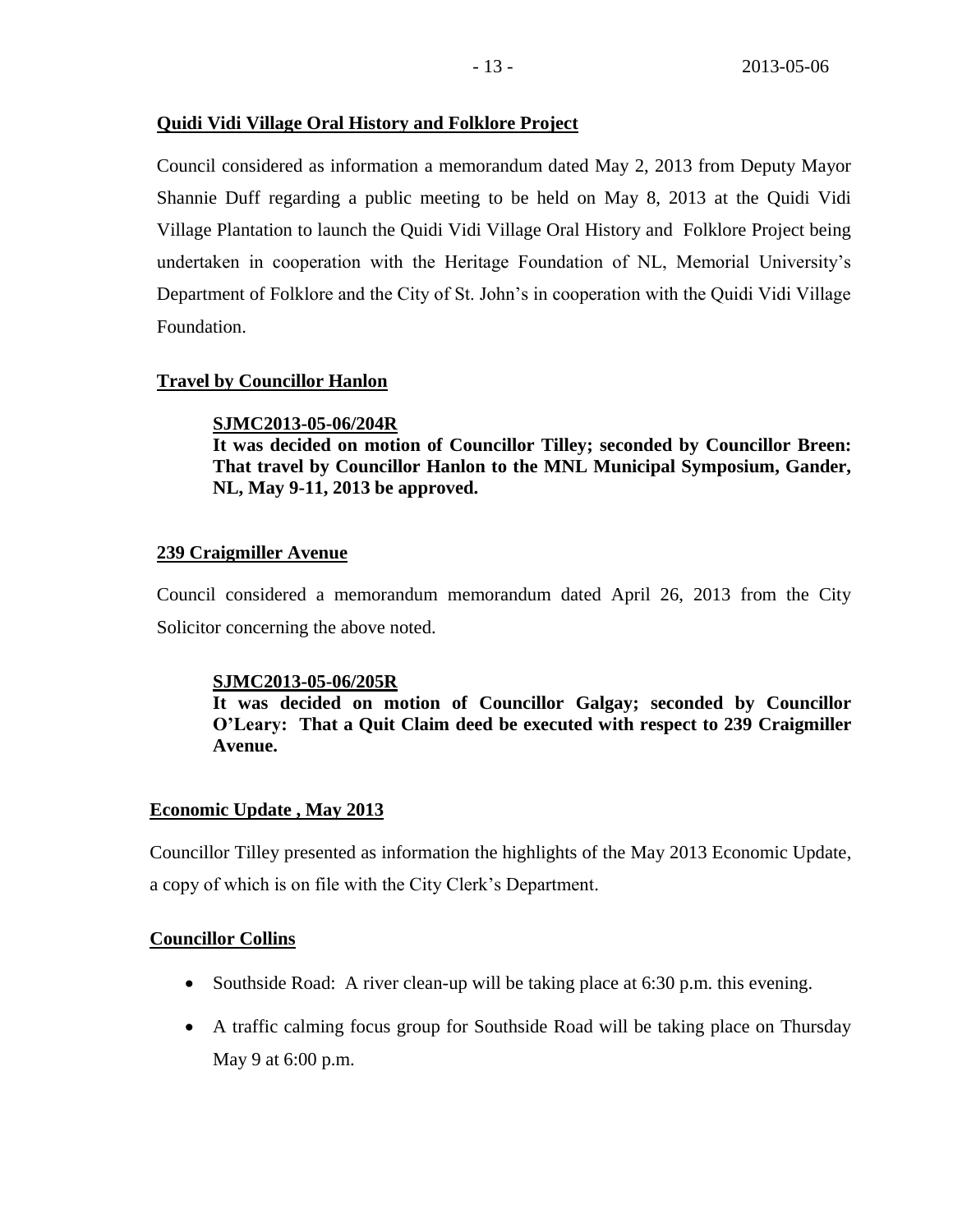# **Councillor Tilley**

- Elaborated on a number of cultural and tourism events taking place in the City during the summer season, i.e. St. John's Day; the Nickle Independent Festival; Signal Hill Tattoo; Festival of Voices, etc.
- Has received a number of complaints from residents of Pasadena Crescent about noise emanating from the clearing of dumpsters at  $3:00$  a.m. – 6:00 a.m. in the morning. The Deputy City Manager of Planning, Engineering and Development was asked to investigate (which he has done); however, given the complaints' lack of specificity, staff is unable to focus on any particular business and is, therefore, in the process of circulating notices to all businesses in the area.

# **Councillor Breen**

• There will be an open house on the Carrick Drive traffic calming policy on May 16 from 2:00 – 4:30 p.m. followed by a public meeting at 7:00 p.m. on the same date at the Pleasantville Legion.

# **Councillor O'Leary**

- The East Coast Trail Association Tely Hike will be taking place on June 1, 2013.
- Requested clarification on some public meetings that are coming up:
	- o Councillor Hanlon will be having a ward meeting on June 5, 2013 from 7:00 p.m. – 9:00 p.m.;
	- o Independent Commissioner's Hearing on May 15, 2013 in the Foran/Greene Room at 7:00 p.m. regarding the Downtown Parking Study;

# **Acting Mayor Duff**

• The public is asked to use extreme caution when maneuvering around street painting crews who have the dangerous task of being situated in the middle of streets and passing motor traffic.